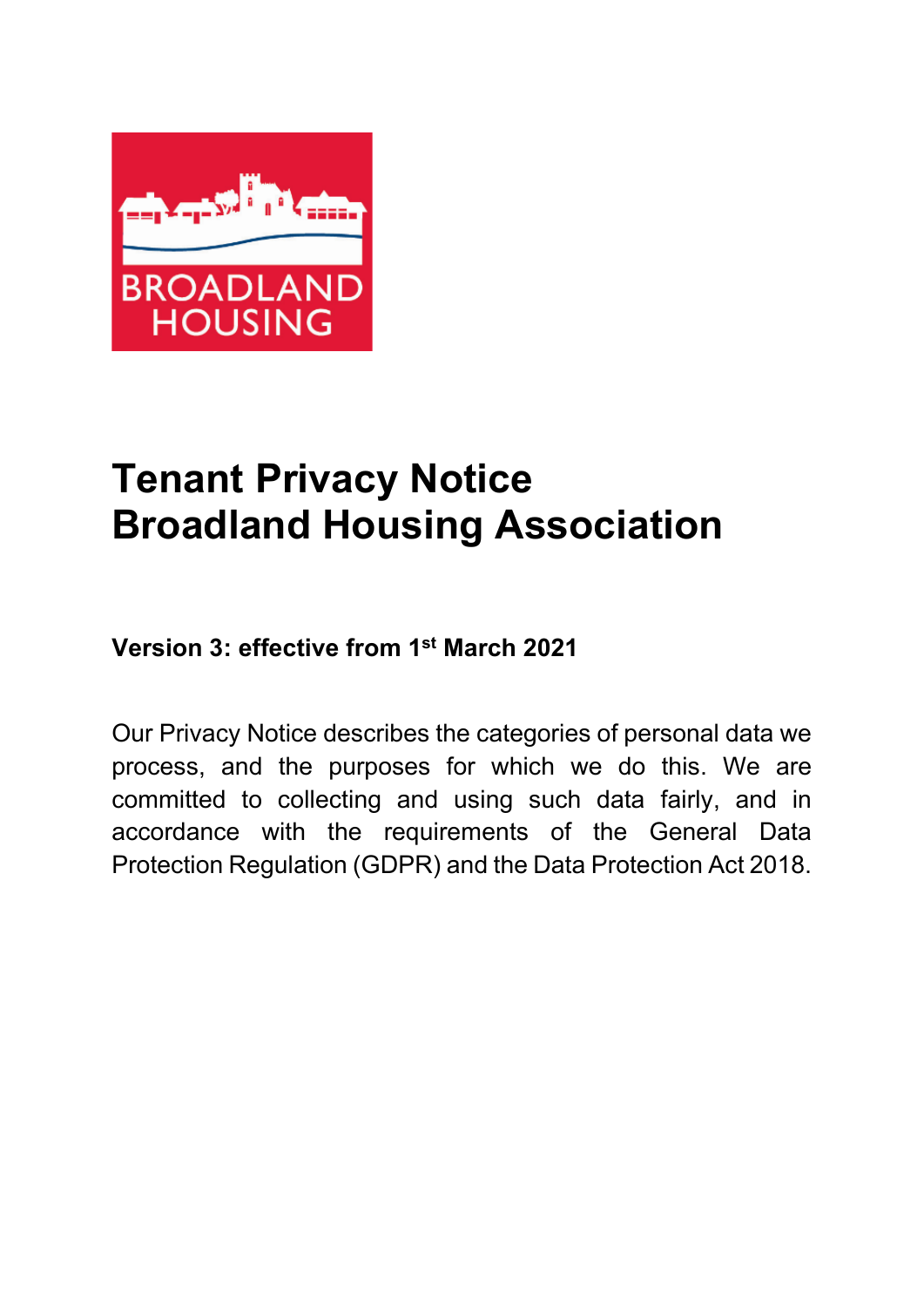# **CONTENTS**

| 1 <sub>1</sub> | Introduction                                               | 3              |
|----------------|------------------------------------------------------------|----------------|
| 2.             | Who we are                                                 | 3              |
| 3.             | Your privacy rights                                        | 4              |
| 4.             | What kinds of personal identifiable information do we use? | 5              |
| 5.             | How do we gather your personal data?                       | 6              |
| 6.             | How do we lawfully use your personal data?                 | $\overline{7}$ |
| 7 <sub>1</sub> | Automated decision making                                  | 9              |
| 8.             | Our lawful bases for using your personal information       | 9              |
| 9.             | How / when might we share your personal data with others?  | 10             |
| 10.            | Transfers outside the UK                                   | 11             |
| 11.            | How long do we keep your personal data?                    | 11             |
| 12.            | Keeping you up to date                                     | 11             |
|                | 13. Your online activities                                 | 11             |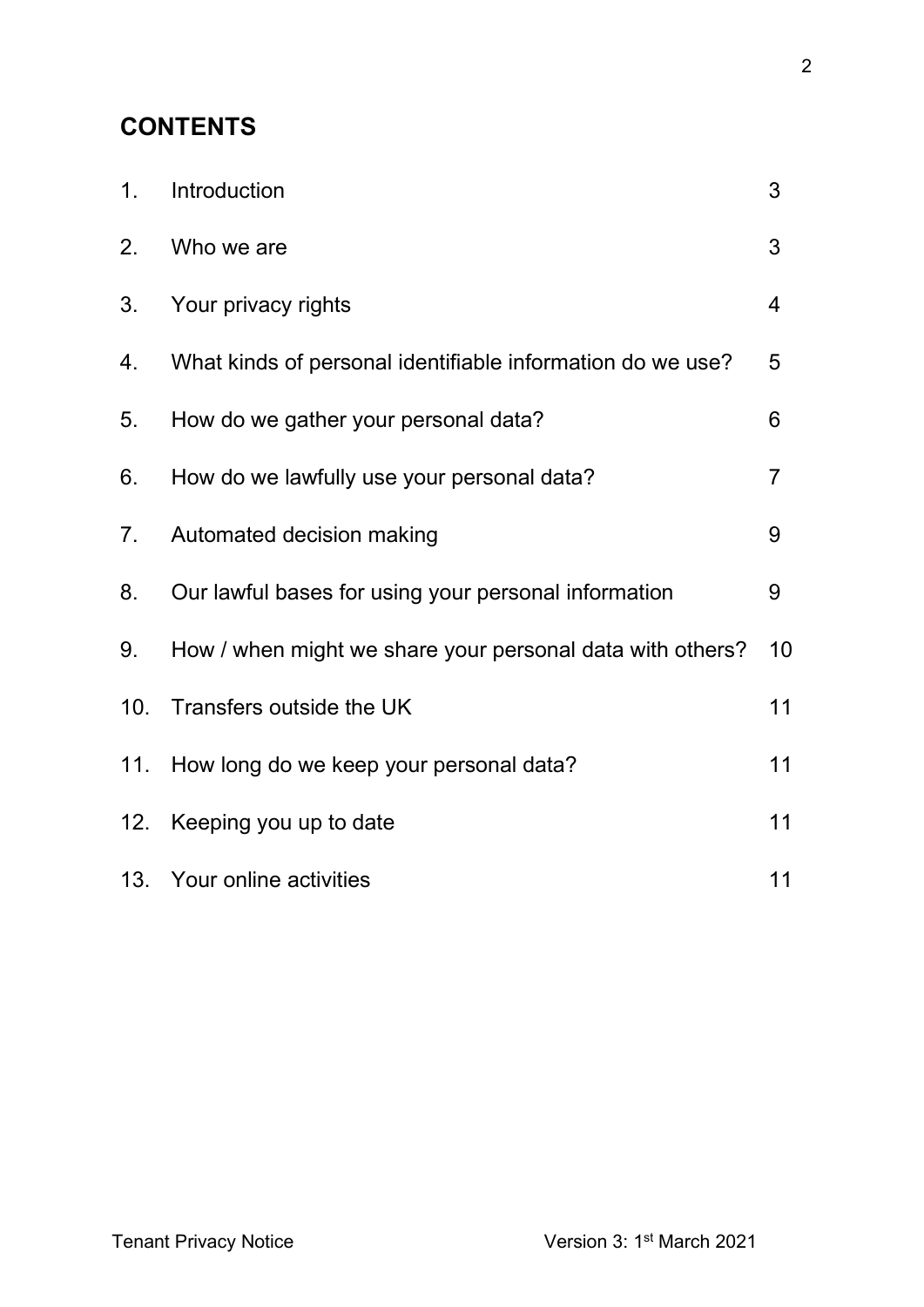#### **1. Introduction**

- 1.1 We take your privacy seriously. You can find out more in this document about your privacy rights, and about how we collect, use, share and protect your personal identifiable information. This includes the information we already hold about you, and the further personal information we might collect about you, either from you directly or from a third party. How we use your personal information will depend on the products and services we provide to you.
- 1.2 This Privacy Notice is a public document, available to anyone when Broadland Housing Association and/or its subsidiaries (Broadland St Benedicts, Broadland Development Services and Broadland Meridian) obtain and use their personal identifiable information. It explains how we and third-party organisations or people appointed by us use your personal identifiable information, and it details your rights. We obtain your personal identifiable information in order to conduct our normal business operations.
- 1.3 Our Data Protection Officer provides help and guidance to make sure we apply the law to the processing and protection of your personal identifiable Information.

Our DPO can be reached by email at [data@broadlandgroup.org,](mailto:data@broadlandgroup.org) or by post at DPO, Broadland Housing Group, NCFC, Carrow Road, Norwich NR1 1HU, if you have any questions about how we use your personal information.

(See section 3, *Your Privacy Rights*, below for more information about your rights and how our DPO can help you.)

1.4 This Privacy Notice provides up to date information about how we use your personal identifiable information, and this notice now updates any previous information we have published or supplied about using this information. We will make changes to this Privacy Notice if we make any significant changes affecting how we use your personal identifiable information, and if we do so we will inform you of these changes in information sent out with your rent statement (or during the year if there are significant changes being made at other times). This will let you know about the changes, and where you can view them or obtain a copy for your records.

#### **2. Who we are**

2.1 We are Broadland Housing Association, the parent company within Broadland Housing Group, and we are the Data Controller of your personal identifiable information, as we decide how your data is used. As a Registered Social Housing provider, we are regulated by the Regulator of Social Housing.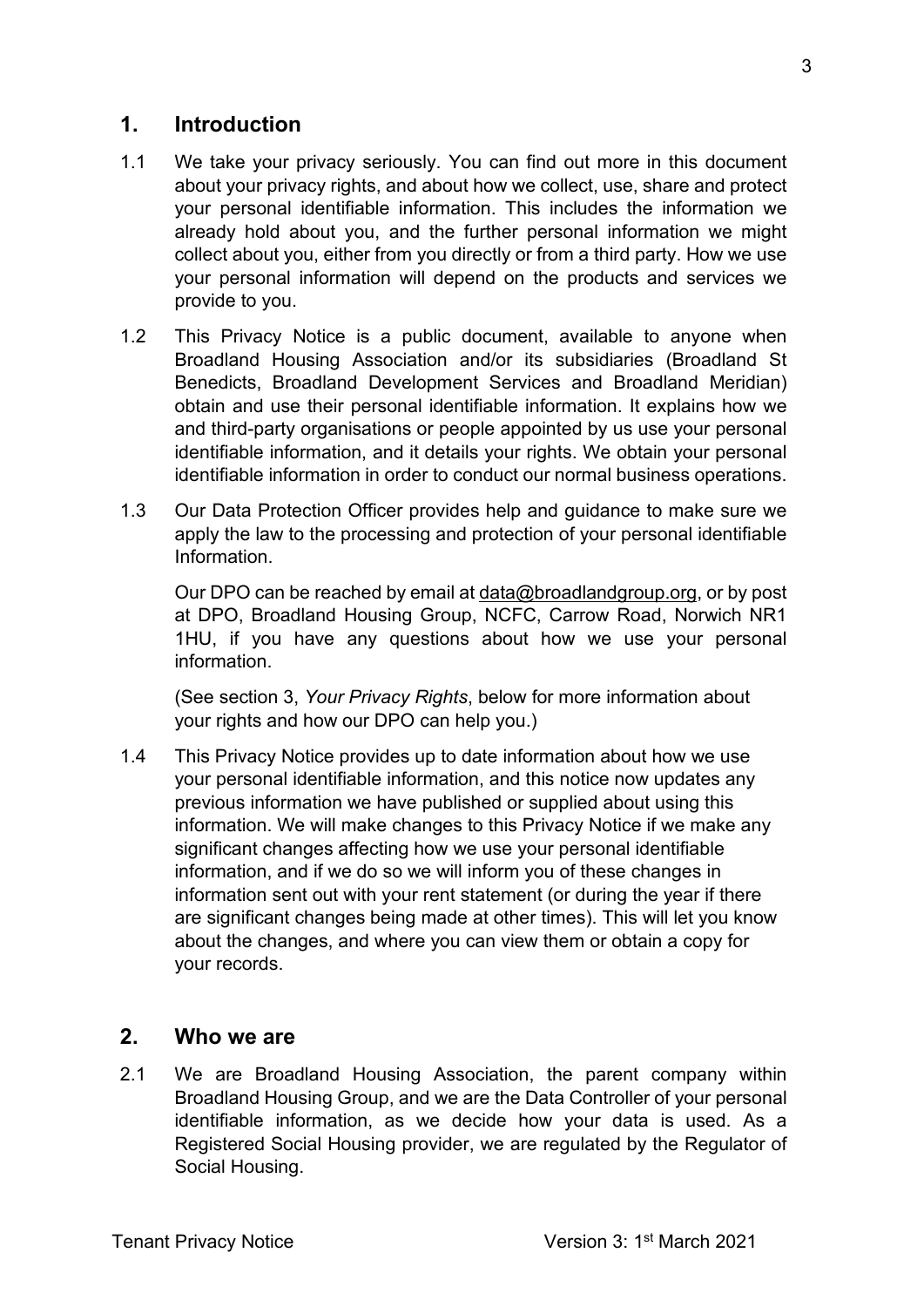2.2 This Privacy Notice covers the following entities: Broadland Housing Association (parent company) Broadland St Benedicts (subsidiary) Broadland Meridian (subsidiary) Broadland Development Services (subsidiary)

#### **3. Your Privacy Rights**

- 3.1 From the  $25<sup>th</sup>$  May 2018 you have eight rights:
	- The right to be informed
	- The right of access
	- The right to rectification
	- The right to erasure
	- The right to restrict processing
	- The right to data portability
	- The right to object
	- Rights in relation to automated decision making and profiling
- 3.2 In brief: you have the right to be informed who is obtaining and using your personal identifiable information, how this information will be retained, shared and secured, and what lawful grounds will be used to obtain and use your personal identifiable information. You have the right to object to how we use your personal identifiable information in certain circumstances. You also have the right to obtain a copy of the personal identifiable information we hold about you.

In addition, you can ask Broadland Housing Association to correct inaccuracies, to delete or restrict personal identifiable information, or for some of your personal identifiable information to be provided to someone else. You can make a complaint if you feel that Broadland is using your personal identifiable information unlawfully and/or holding inaccurate, inadequate or irrelevant personal identifiable information which, if used, may have a detrimental impact on you and/or has an impact on your rights.

- 3.3 You can also make a complaint to the data protection supervisory authority, in the area where your personal identifiable information is held and processed. In relation to the United Kingdom, you can complain to the Information Commissioner's Office, contactable at [www.ico.org.uk](http://www.ico.org.uk/) or on 0303 123 1113.
- 3.4 To make enquiries for further information about exercising any of your rights in this Privacy Notice, please contact our Data Protection Officer at [data@broadlandgroup.org,](mailto:data@broadlandgroup.org) or by post at Broadland Housing Group, NCFC, Carrow Road, Norwich NR1 1HU.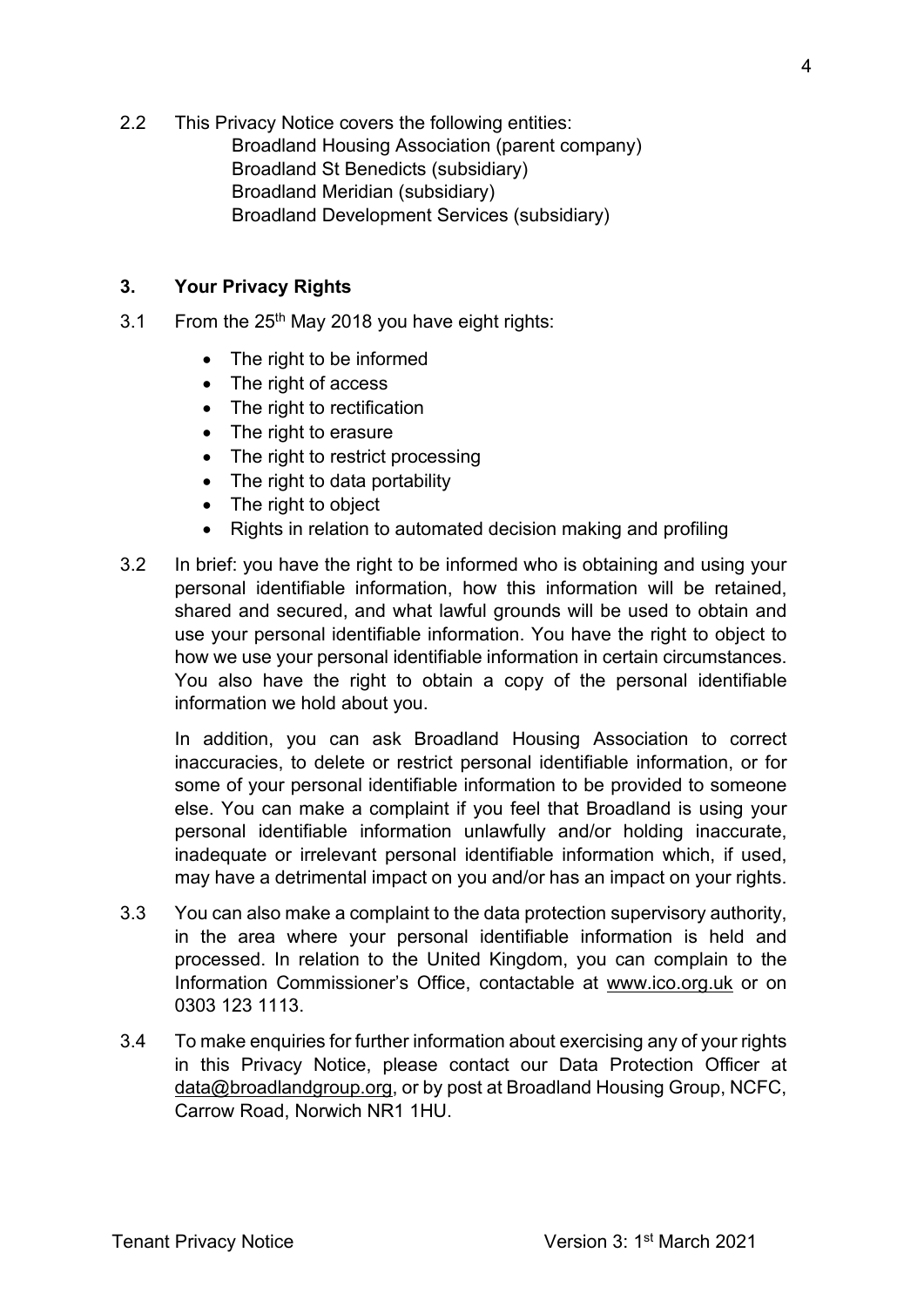#### **4. What kinds of personal identifiable information do we use?**

4.1 We use a variety of personal identifiable information, depending on the products and services we deliver to you. For all products and services, we need to use the following details relating to you and any occupant of your home:

#### **Personal Information**

- Contact details: name, address, email, home and mobile telephone numbers;
- Age / date of birth;
- Identification: information to allow us to check your identity;
- Credit information: information about your credit history;
- Photograph: information to record your identity;
- Online computer identification including IP address: information recorded when you engage with us by email;
- National Insurance numbers: information to carry out functions such as the management of universal credit or other benefits and/or liaising with local authorities only;
- Next of kin / special representative status.

We do not collect the following two elements of personal data listed above for the occupants of your property who are not joint tenants, unless they have a direct relationship with us (e.g. apply for housing in their own right, or obtain services from us directly):

- Telephone contact details
- Photograph.

#### **Special Category information**

- Health: to support our housing functions and vulnerable customers;
- Race: to support our equality monitoring purposes;
- Ethnic origin: to support our equality monitoring purposes;
- Religion or similar beliefs: to support our equality monitoring purposes;
- Sex life, or sexual orientation: to support our equality monitoring purposes.

We may also record information on criminal offences (which have specific legal protection), to prevent and detect crime, fraud and money laundering, and to aid in the prosecution and rehabilitation of offenders.

4.2 Sometimes, where we ask for your personal identifiable information to enter into a contract/agreement with you (e.g. a tenancy, lease, applications, support and/or care plan agreement) or to meeting our legal or regulatory duties (e.g. to process housing, council tax benefit, equality monitoring and/or government or housing regulator reports), we will not be able to provide some of our housing, support, or products or services without this information.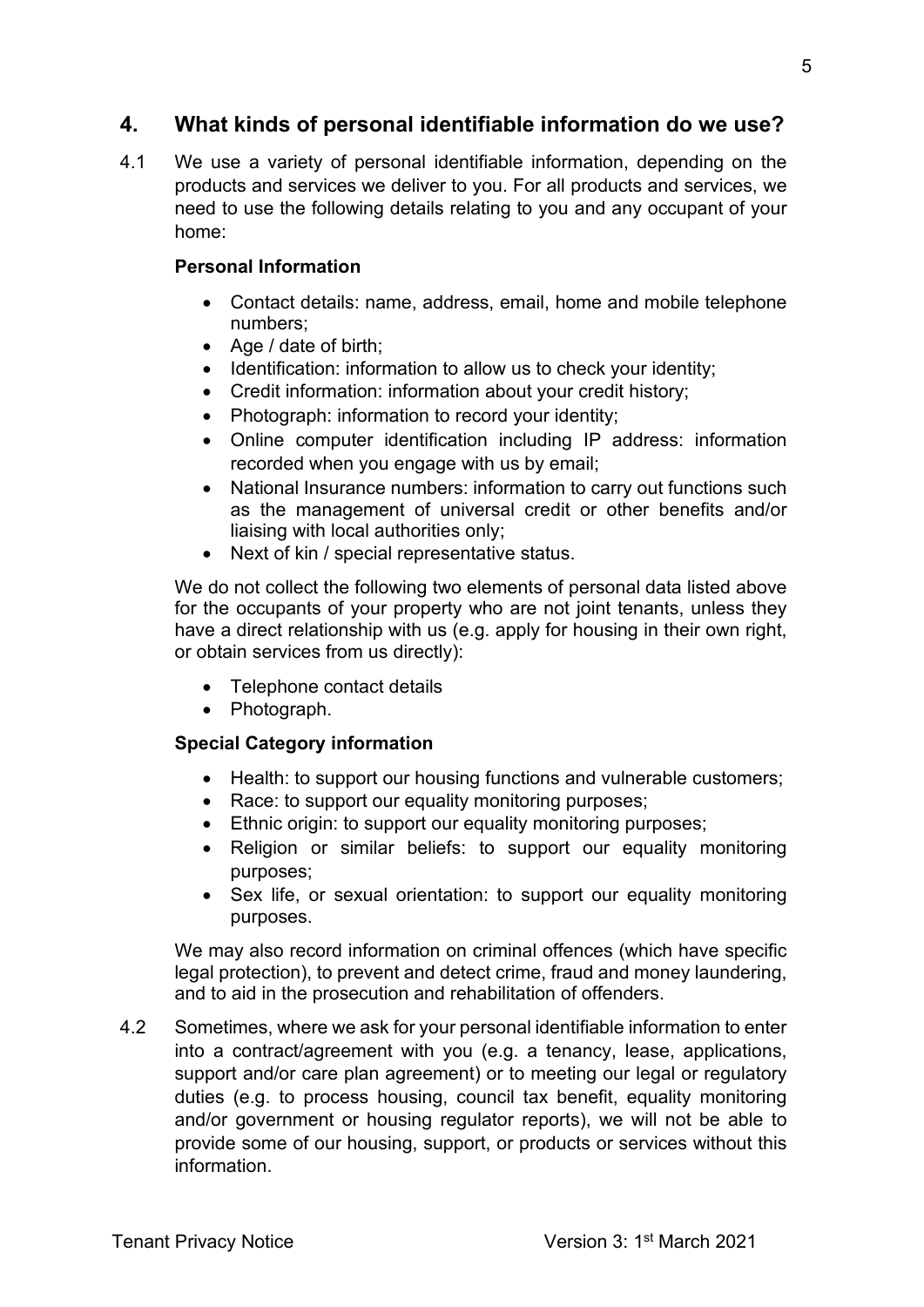4.3 In the course of our work relating to property condition or support with hoarding situations, we may take photographs of your house in order to help with improving situations or taking any necessary action. In cases where the situation cannot be resolved and constitutes a breach of tenancy, for example where there is neglect or criminal damage, these photographs may need to be used within BHA or shared with external agencies. Examples could include the police if there has been criminal damage; or social care services in some cases; or being used to inform decisions about mutual exchange acceptance or refusal; or in serving notice.

#### **5. How do we gather your personal data?**

- 5.1 We obtain personal identifiable information by various means. This can be face to face, by email, telephone, correspondence and/or by receiving this information from others; for example, a local elected member who is representing you, police, health or social care agencies, or benefit agencies. We may also receive information about you from other people who know you and/or are linked to you, for example relatives or persons nominated to act on your behalf, or your legal representative. Some further examples of how we may obtain information are below:
	- directly from you, for example when you fill out an application, transfer or mutual exchange form or as part of your right to acquire application;
	- by observing how you use our housing, support, products and services, or those of other subsidiaries of Broadland Housing Association, for example from the transactions and other operation of your accounts and online services;
	- from other organisations such as former housing and support providers, health and social care agencies, law enforcement agencies, debt collectors, energy or utility companies, benefit agencies and/or credit reference and fraud prevention agencies;
	- from other people who know you, including joint account holders, and people who are linked to you, or live in the same community as you, in relation to reports of anti-social behaviour;
	- from monitoring or recording calls as part of quality or complaint monitoring. We record these calls for training and to ensure safety of our staff. We will not record any payment card details as part of our accounts and payments operations;
	- from our CCTV systems for the prevention and detection of crime, or to detect damage/vandalism to our properties, and to ensure the safety and security of our staff and individuals obtaining services from us.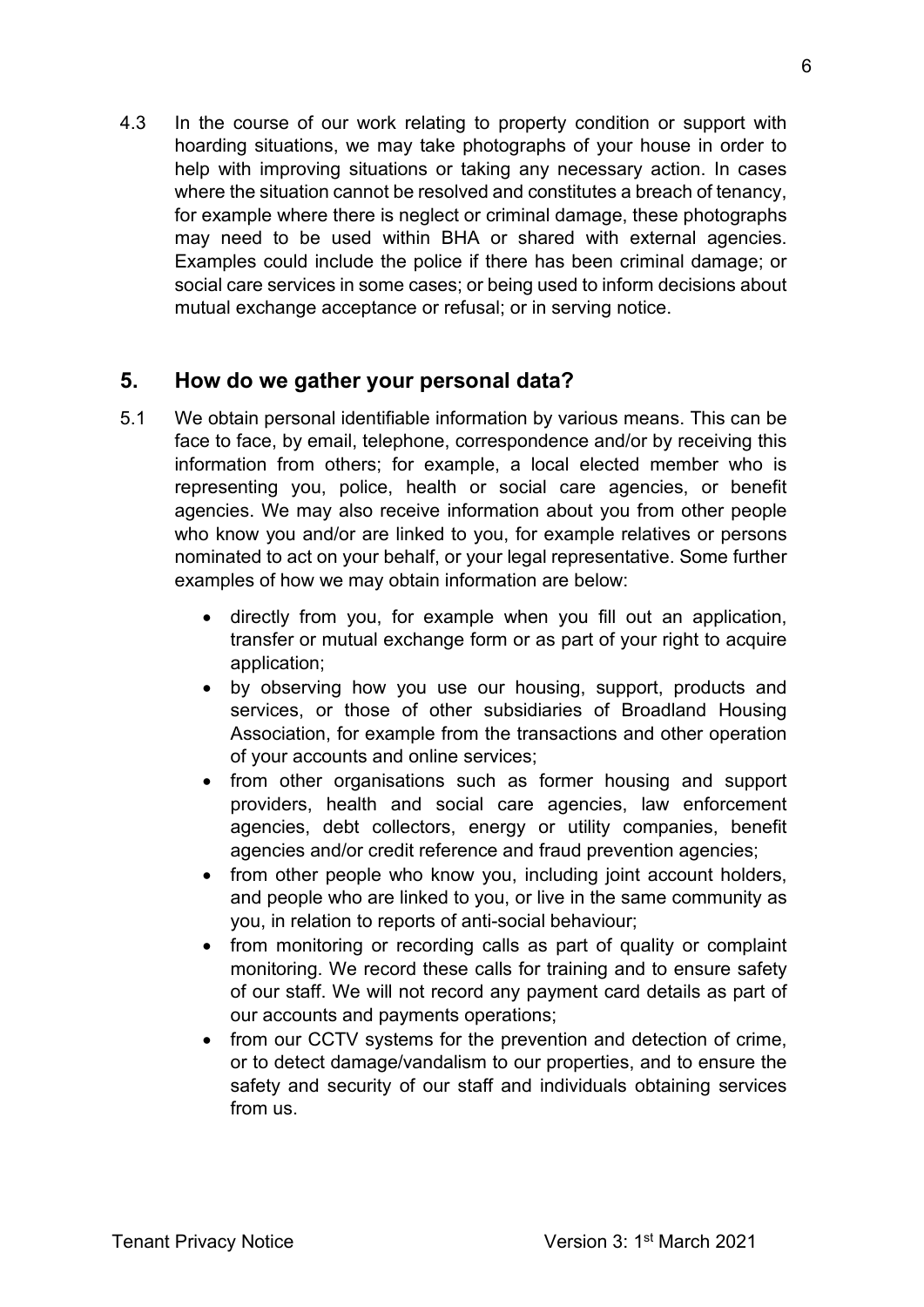#### **6. How do we lawfully use your personal data?**

- 6.1 To provide you with our housing services we have a legal duty to confirm a person(s) has the right to reside in the country. We will need to obtain your name, contact details, date of birth, your current and previous countries of residence/citizenship, and a copy of identification documents (such as passport, Home Office residence papers and/or driving licence).
- 6.2 We might also need health and social care information (such as physical, social or mental health information) to help support our customers who have a vulnerability and/or receive a support or care service from us.
- 6.3 We sometimes need to gather, use and share your personal identifiable information for particular reasons which are set out in more detail below.
	- 6.3.1 To operate and administer our housing, support and care products and services, including managing and responding to complaints:
		- a) Share contact and occupation information with third parties who help us deliver our repairs, support, care and housing services; for example, our repairs contractors and their appointed subcontractors.
		- b) Supply information necessary for the administration of the CORE online data collection system; this data provision is a government (MHCLG) requirement of us as a housing association. Data is provided to the CORE statistical recording service to help to provide a national picture, but will not be used by them in relation to you as an individual.
		- c) Offer you participation in events or initiatives which we think may be of use, benefit or interest to you or members of your household; this may include housing-related initiatives such as utility company switching options, opportunities for heating advice and equipment, or personal activities which we think may be beneficial or enjoyable for you, such as recreational or sporting activity, including events provided for children.
		- d) Contact you in relation to feedback you give on any of our repairs or other surveys, if your feedback indicates that this is needed.

We use your personal identifiable information in this way, or contact you in this way, because it is necessary to meet the conditions set out in the tenancy agreement with you and/or to meet our legal or regulatory obligations, or because we believe it is in your interests to share opportunities with you and is therefore in both you and our legitimate interest.

6.3.2 To administer payments to and from your accounts or other agencies (e.g. benefit agency):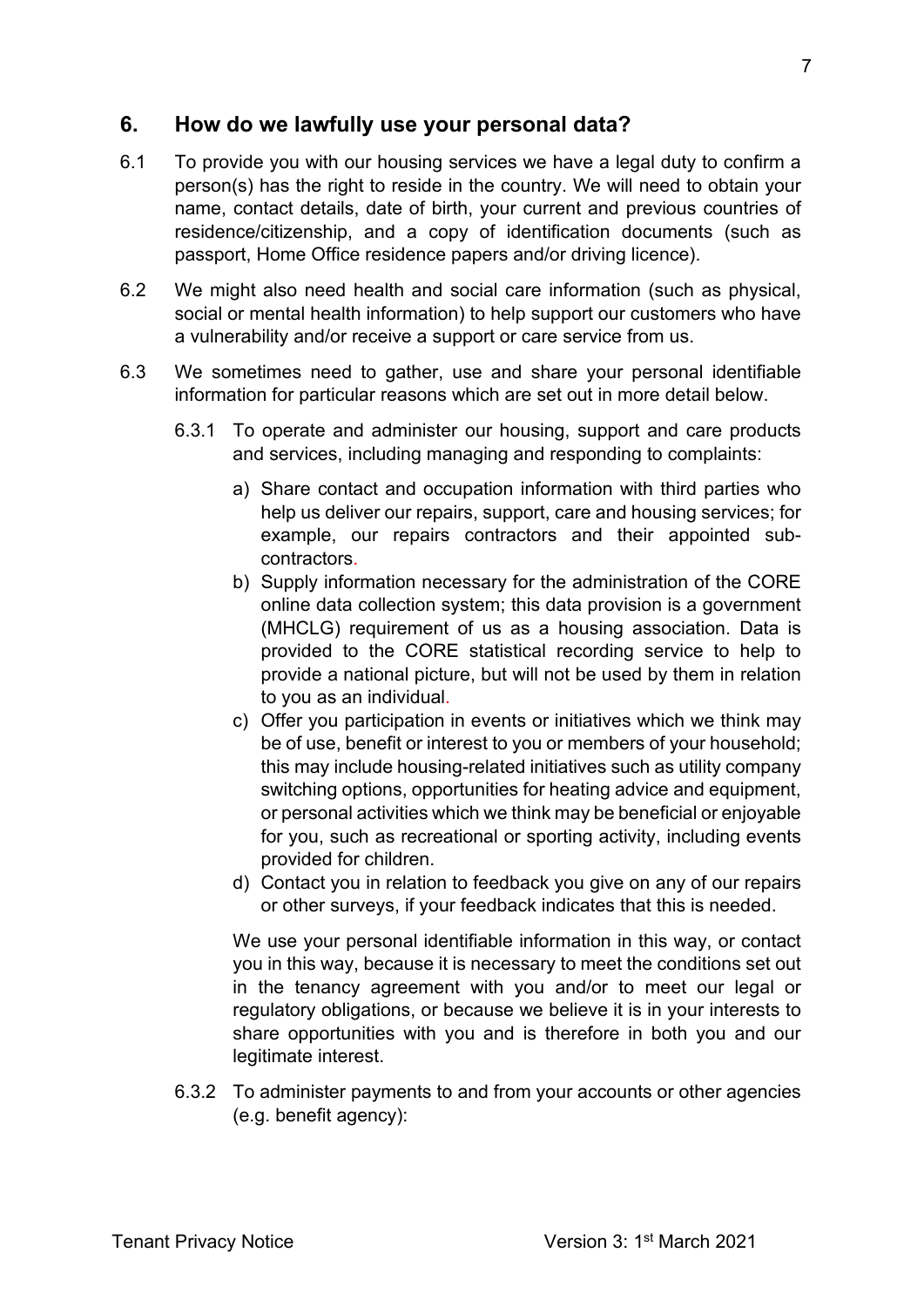- a) Contact and occupation information with benefit agencies and financial advisors who as agencies or financial organisations help us to process payments to your account(s):
- b) To supply our appointed financial advisors with information to carry out home ownership affordability tests to advise on the suitability of a mortgage;
- c) To prevent financial crime including money laundering, benefit fraud and illegal subletting.

We use your personal identifiable information in the way because it is necessary to meet the conditions set out in the tenancy agreement with you and/or to meet our legal and regulatory obligations.

- 6.3.3 To carry out our duties under Health and Safety requirements and to support vulnerable people:
	- a) Vulnerability flags: shared with staff, contractors and subcontractors to ensure services are tailored to meet your needs; these will be based on information you have given us, for example if you have a mobility restriction which would involve a delay in answering the door.
	- b) Risk flags: shared with staff, contractors and sub-contractors to ensure health and safety measures are in place. We will have informed you of this flag, when it will be applied and for how long. For example, a flag is applied if an incident occurs which results in a threat being made by you to a member of our staff or contractor team.
	- c) We process data that you provide to us regarding individuals who you define as your next of kin or emergency contact. You are responsible for making sure that the person whose details you give us is happy for you to name them in this context and for us to have their contact data.
	- d) During the COVID-19 pandemic or in similar circumstances, we may need to pass details on to networks such as the Track and Trace in order to help to control the spread of the virus. We will inform you if this is likely to be the case.

We use your personal and special category identifiable information, and third-party data, in this way because it is necessary to meet the conditions set out for us to meet our legal and regulatory obligations regarding health and safety.

- 6.3.4 To report or share information with agencies where it is believed your or another person's vital interests are at risk:
	- a) Where you or another person are at risk of physical, mental or sexual harm or damage
	- b) Where you or another person are in need of protection as a vulnerable person from significant harm or serious exploitation.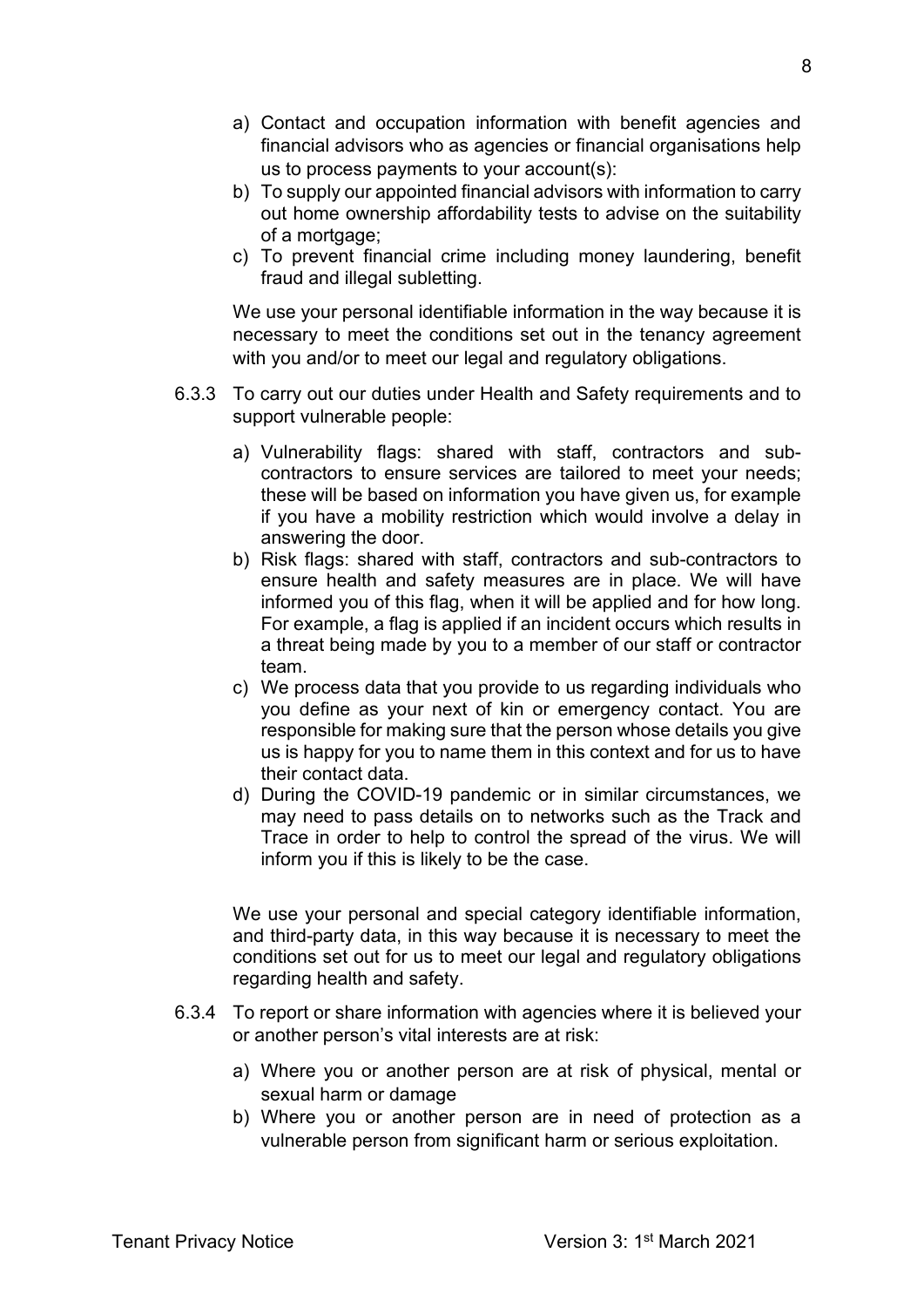We use your personal and special category identifiable information in this way because it is necessary to meet our legal and regulatory obligations and to protect your and others' vital interests.

- 6.3.5 To carry out our lettings and home ownership affordability assessments and former debt decisions about you:
	- a) Information about those you are linked with in the proposed agreement or contract with us, for example as a joint tenant or owner.
	- b) Information about how you or the person linked to you has former debts owing to us or other landlords.

For this purpose, we share and receive information with and from banks, building societies, credit reference and fraud prevention agencies. The credit or fraud prevention agency might add details of our search to the records they hold about you, whether or not your engagement with us proceeds.

6.3.6 To allow pursuance of debt owed to utility companies. It is the tenant's responsibility to provide their name, address and dates of occupancy to suppliers of water, gas, electricity or any other utilities supplied to a property they are living in. Where this is not done, Broadland may supply these companies with these details relating to tenants so that they are able to bill accurately for services supplied.

# **7. Automated decision making**

7.1 We do not use automated processes to make decisions about you or the service we provide you.

# **8. Our lawful basis for using your personal information**

- 8.1 We only use your personal information where that is permitted by the laws that protect your privacy rights. We only use personal information where:
	- we need to use the information to comply with our legal obligations; or
	- we need to use the information to perform a contract with you; and/or
	- it is fair to use the personal information either in our interests of someone else's interests, where there is no disadvantage to you. This can include situations where it is in our interests to contact you about products or services, market to you, or collaborate with others to improve our services; or
	- we have your consent (if consent is needed).

Where we have your consent, you have the right to withdraw it. We will let you know how to do that at the time we gather your consent. (See section 12,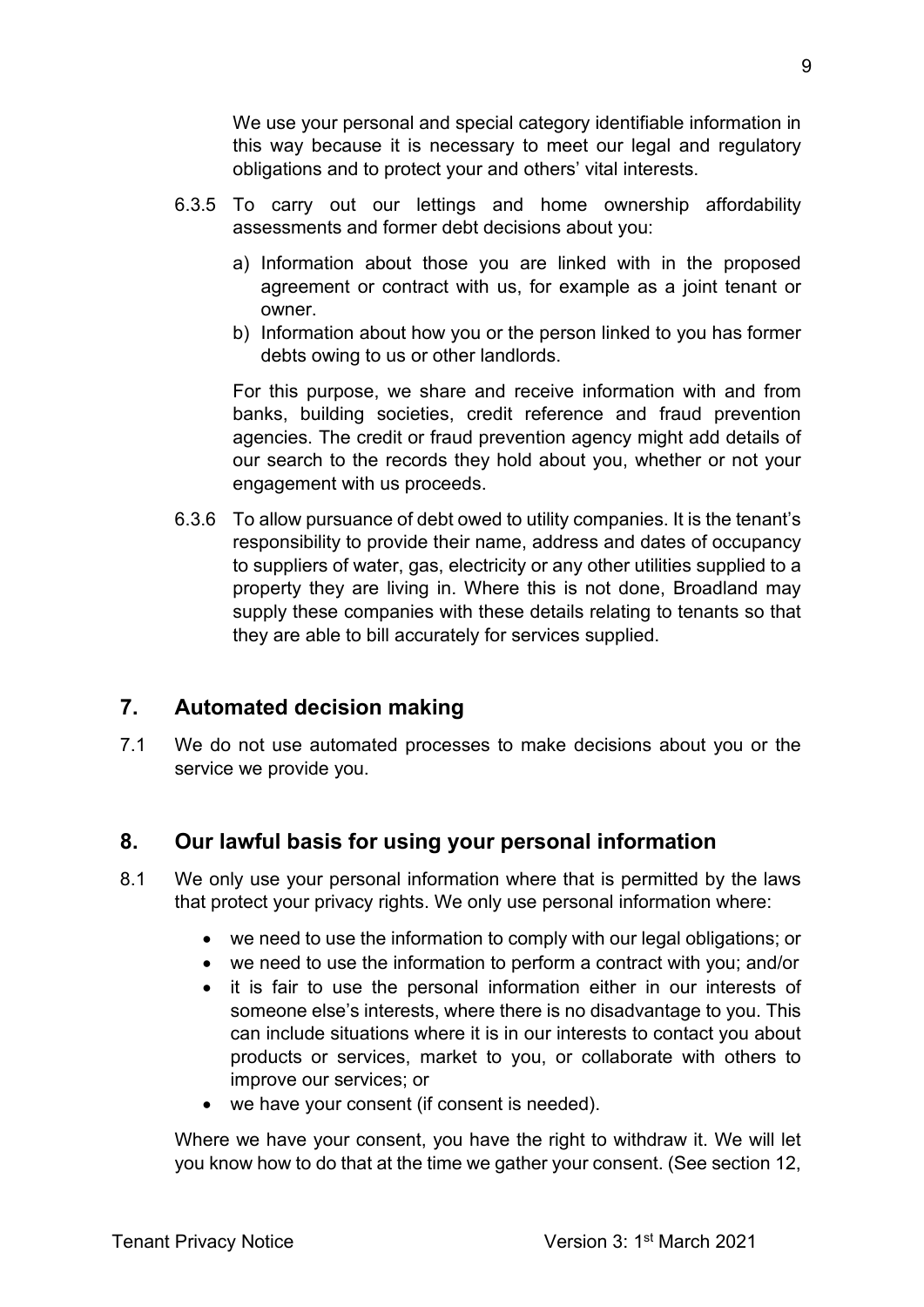*Keeping you up to date*, below for details about how to withdraw your consent to marketing.)

- 8.2 Special protection is given to certain kinds of personal information that is particularly sensitive. This is known as special category data. This is information about your health status, racial or ethnic origin, political views, religious or similar beliefs, sex life or sexual orientation, genetic or biometric identifiers, or trade union membership. Separate safeguards are also provided in the Data Protection Act 2018 for criminal offence data. We will only use this information where:
	- we have a legal obligation to do so (for example to protect vulnerable people);
	- it is necessary for us to do so to protect your vital interests (for example if you have a severe immediate medical need whilst on our premises);
	- it is in the substantial public interest;
	- it is necessary for the prevention or detection of crime;
	- it is necessary for insurance purposes;
	- you have specifically given us 'affirmative' consent to use the information; or
	- it is necessary for us to fulfil our obligations, for example under equality legislation.

# **9. How and when might we share your personal data with others?**

- 9.1 We will share personal information with relevant staff members within Broadland Housing Group (i.e. Broadland Housing Association and its subsidiaries), and with others outside the Group where we need to, in order to make products and services available to you, meet or enforce a legal obligation, or where it is fair and reasonable for us to do so. (See section 6, *How do we lawfully use your personal data*, above for more information on where and why we may share data.)
- 9.2 Who we share your personal information with depends on the products and services we provide to you and the purposes for which we use your personal information. For most products and services we will share your personal information with our own service providers such as our IT suppliers, with credit reference agencies, and with fraud prevention agencies. (See section 6, *How do we lawfully use your personal data?*, above for more information on who we share your personal information with and why.)

We may also need to share your personal details with debt collection agencies for the purposes of pursuing money owed to us, if you should leave your tenancy with outstanding arrears.